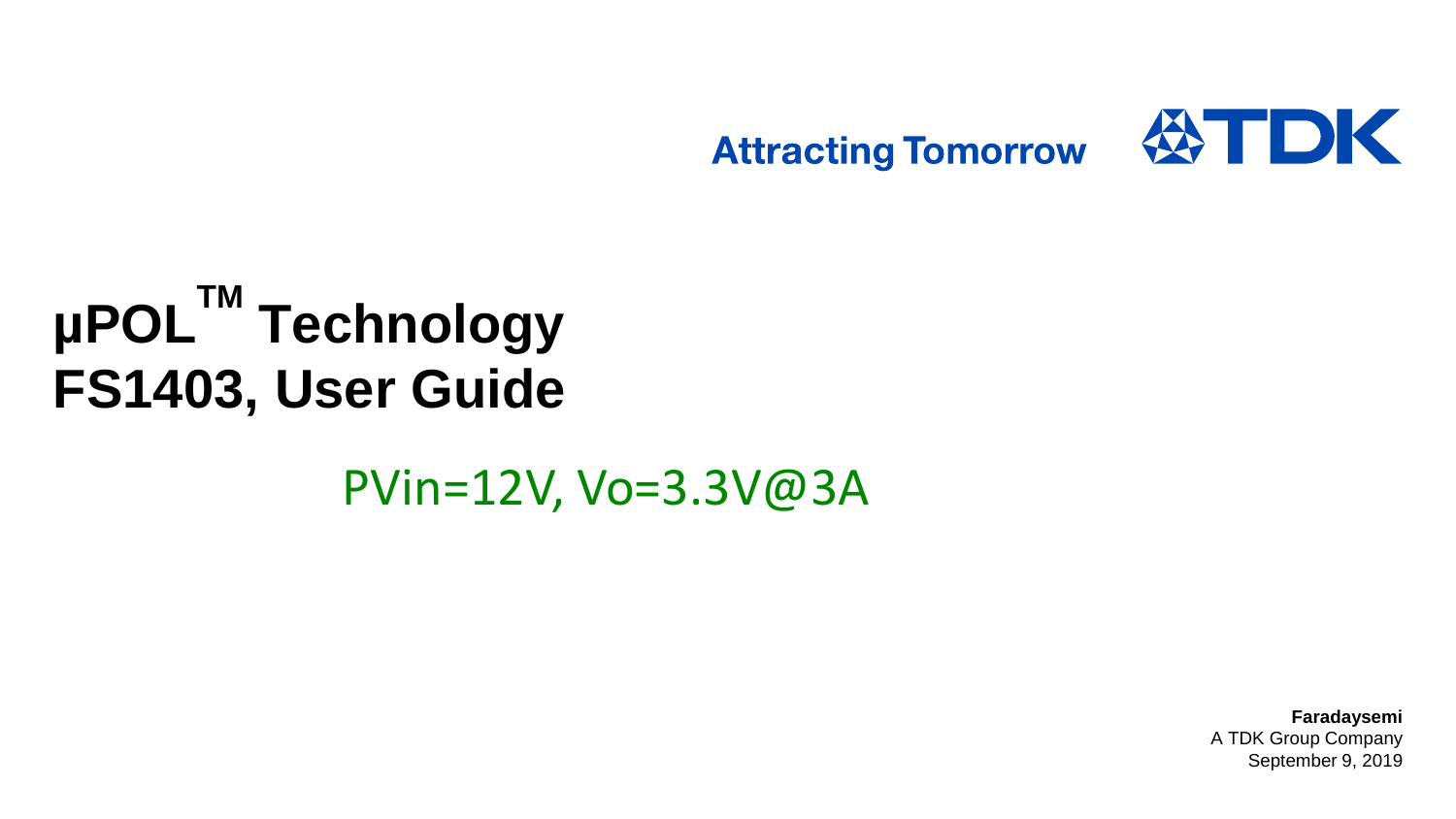

## **User Guide for FS1403 Evaluation Board**

-This board facilitates the evaluation of the FS1403 µPOL® .The Output voltage is 3.3V, up to 3A from input voltages 12V.

**-PVin: J1, input for 12V (+) -Gnd: J2, Input for 12V (-) -Vout: J8, Output (+) -Vout: J7, Output (-)**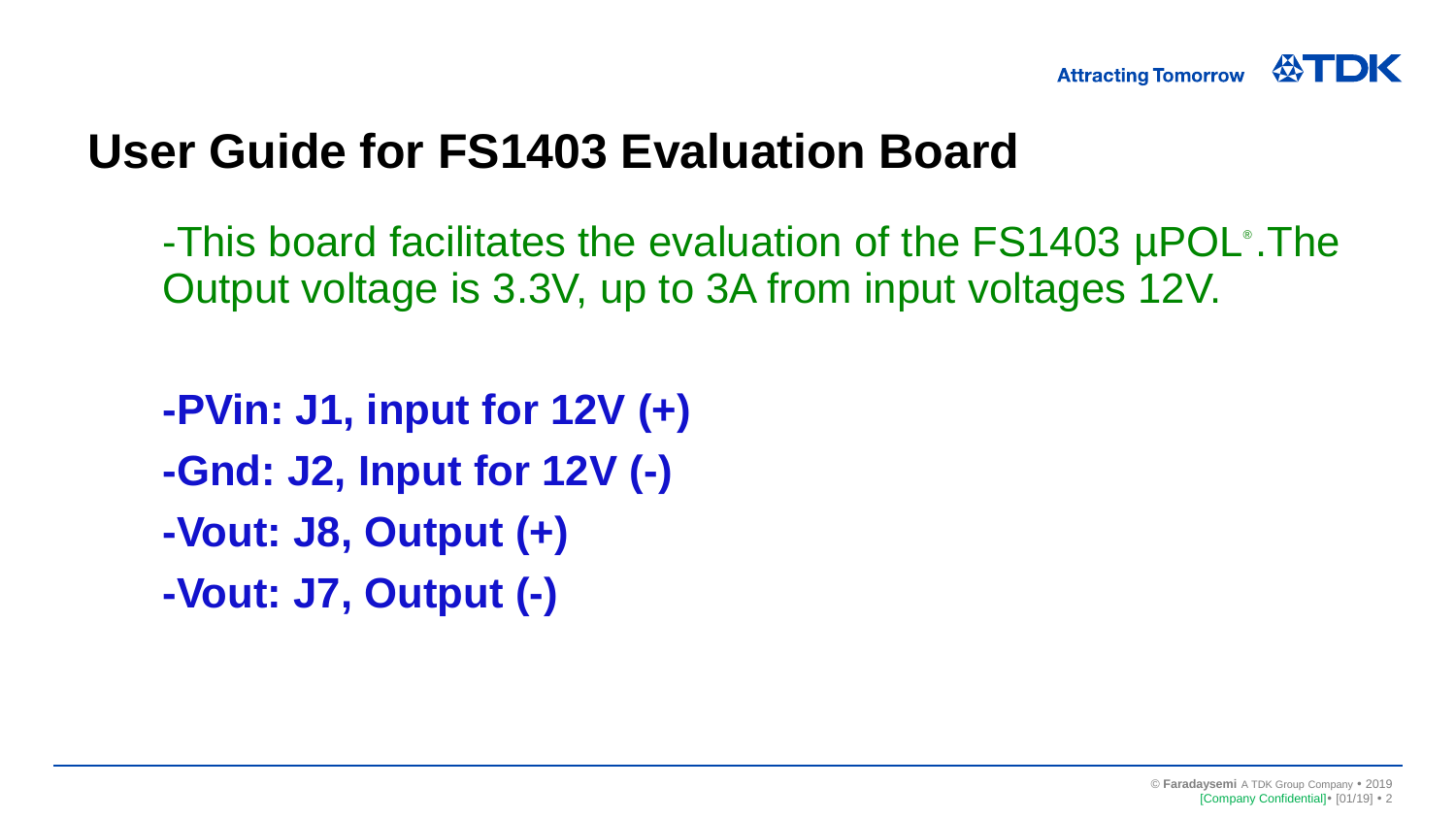

## **User Guide for FS1403 Evaluation Board**

- -Board Features:
- $\cdot$  Vin=  $+12V$
- Vo=3.3V
- $\cdot$   $lo = OA 3A$
- $\cdot$  Fs=1.1 MHz
- Co=2x22uF MLCC
- Cin=2x22uF MLCC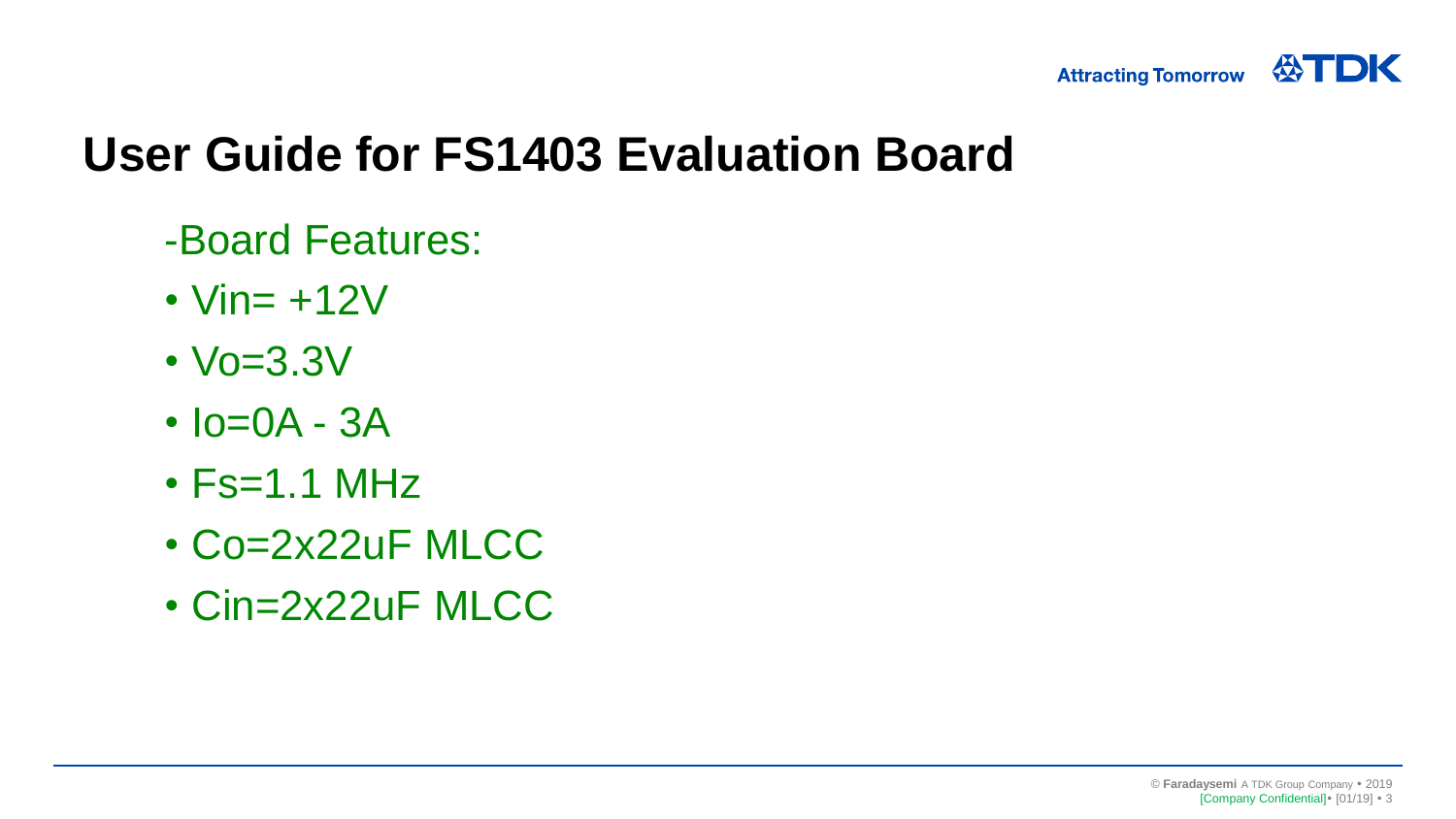#### **Connection and Operating Instruction**

- A well regulated +12V input supply should be connected to PVIN **(J1)** and GND **(J2)**.
- A maximum of 4A DC load should be connected to VOUT**(J8)** and GND **(J7)**. The inputs and output connections of the board are listed in Table I.
- FS1403 is configured for only one input supply and internal LDO generates Internal Supply (Vcc) from PVin.
- There is a divider from PVin to Enable which ensures that proper sequencing is followed.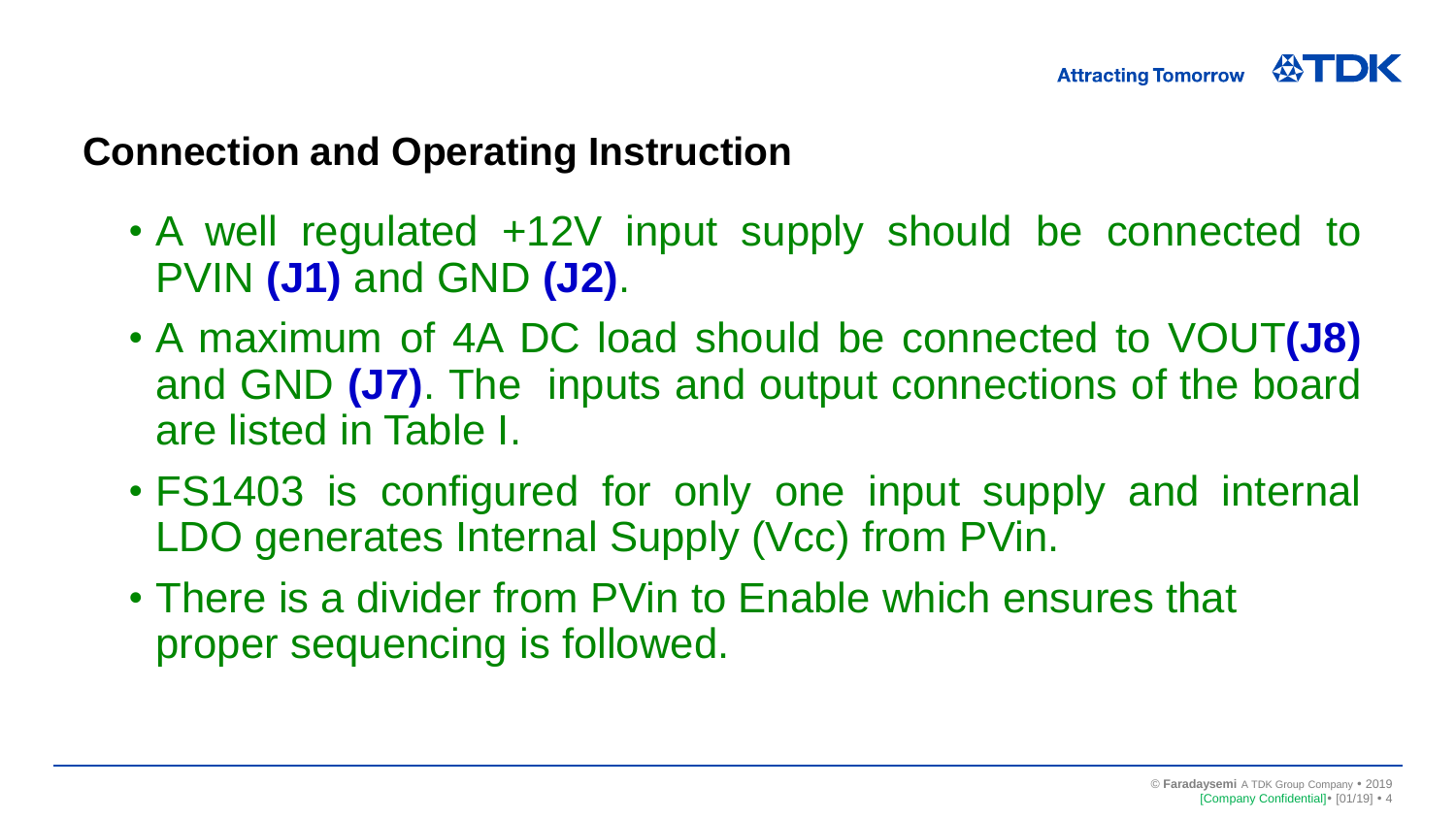#### **Table I, Connection**

| <b>Connection</b> | <b>Signal Name</b>                        |  |
|-------------------|-------------------------------------------|--|
| Pvin $(J1)$       | Input Supply (12V)                        |  |
| <b>GND (J2)</b>   | <b>Ground connection for Input Supply</b> |  |
| VOUT(J8)          | Vo $(3.3V)$                               |  |
| <b>GND (J7)</b>   | Ground connection for output              |  |
| Vcc(TP2)          | Vcc / LDO output                          |  |
| GND (TP3)         | <b>Ground for Vcc</b>                     |  |
| <b>EN (TP11)</b>  | Enable                                    |  |
| <b>PG (TP12)</b>  | <b>Power Good</b>                         |  |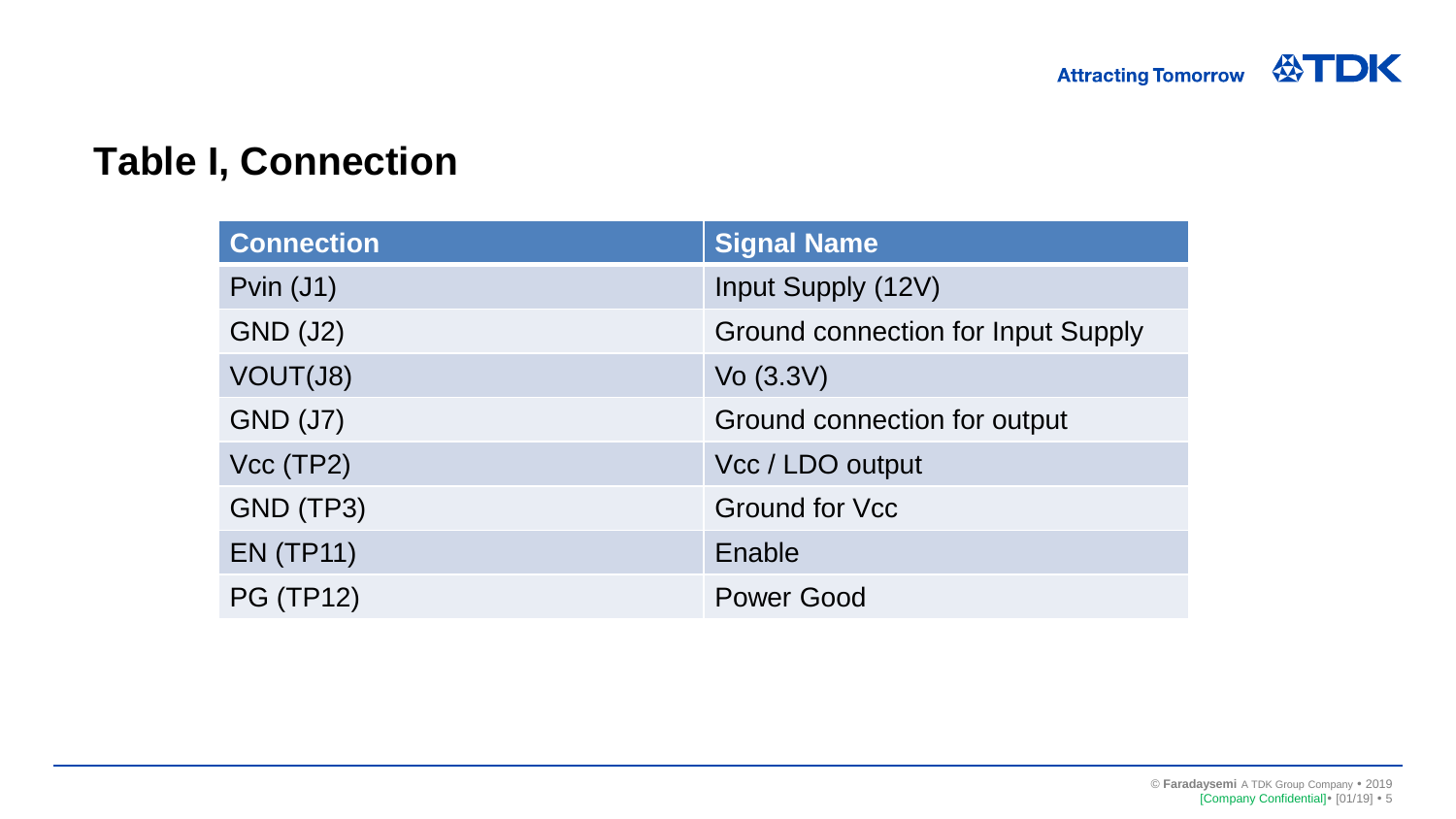#### **Layout**

The PCB is a 4-layer board (63mmx84mm) using FR4 material. All layers use 2 Oz. copper. The PCB thickness is 1.5mm. The FS1403 and other major power components are mounted on the top side of the board.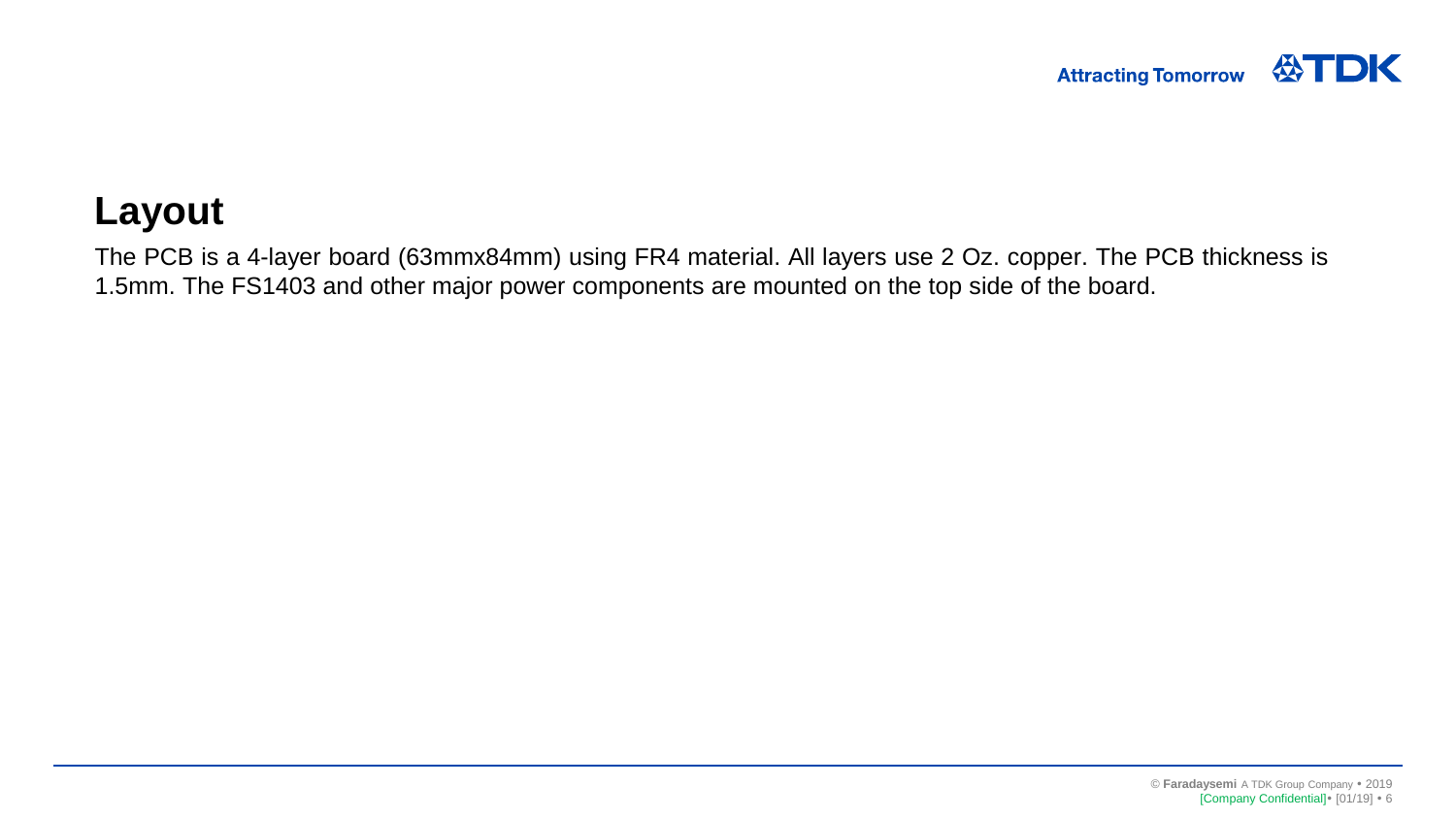

#### **Connection Diagram**



- The Board is configured so it can start up by applying only 12V supply.
- Enable is connected to PVin via a resistor divider, thus no need to apply Enable signal.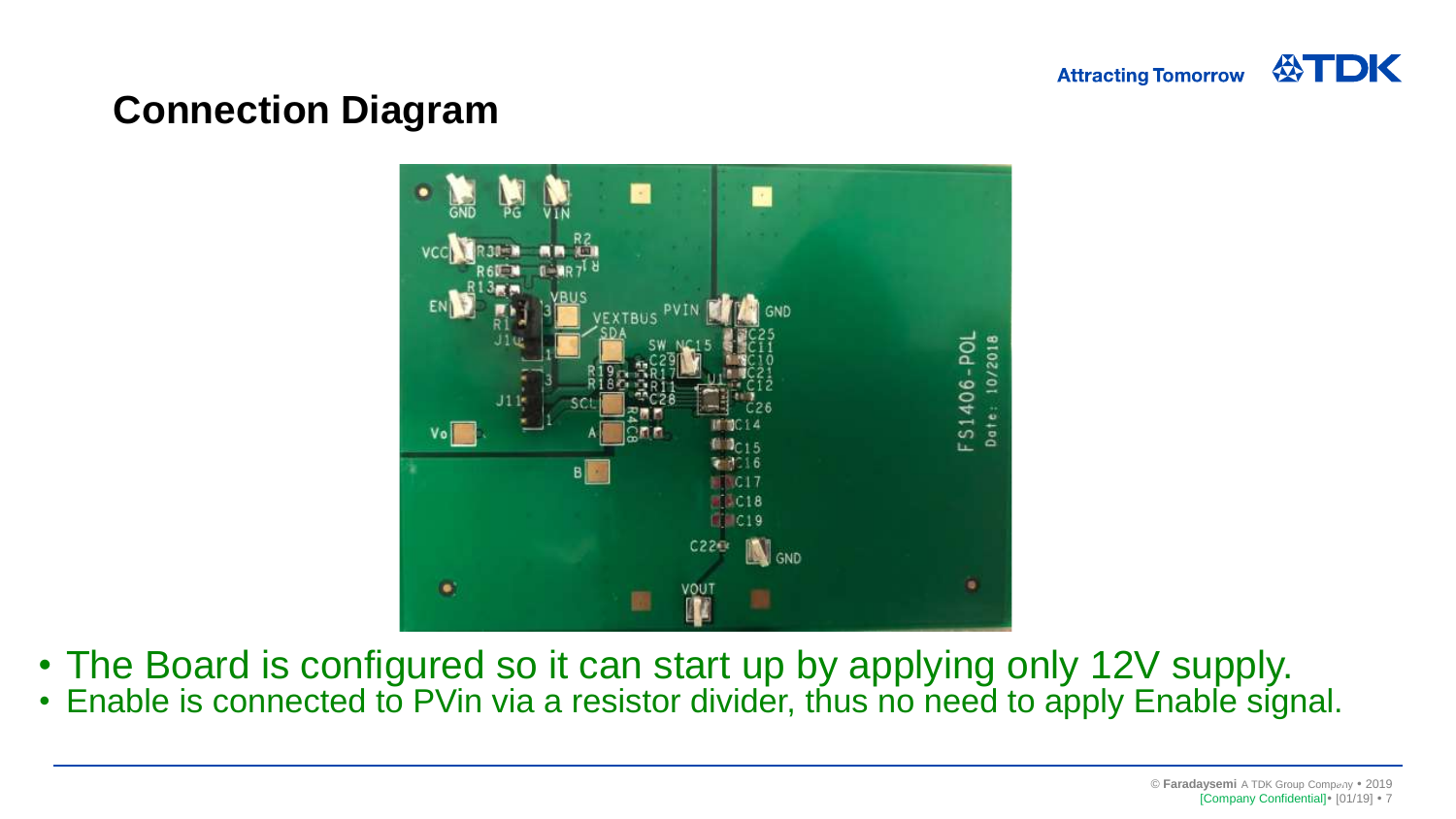#### **Attracting Tomorrow**



#### **Schematic**

 $\sim 10$ 

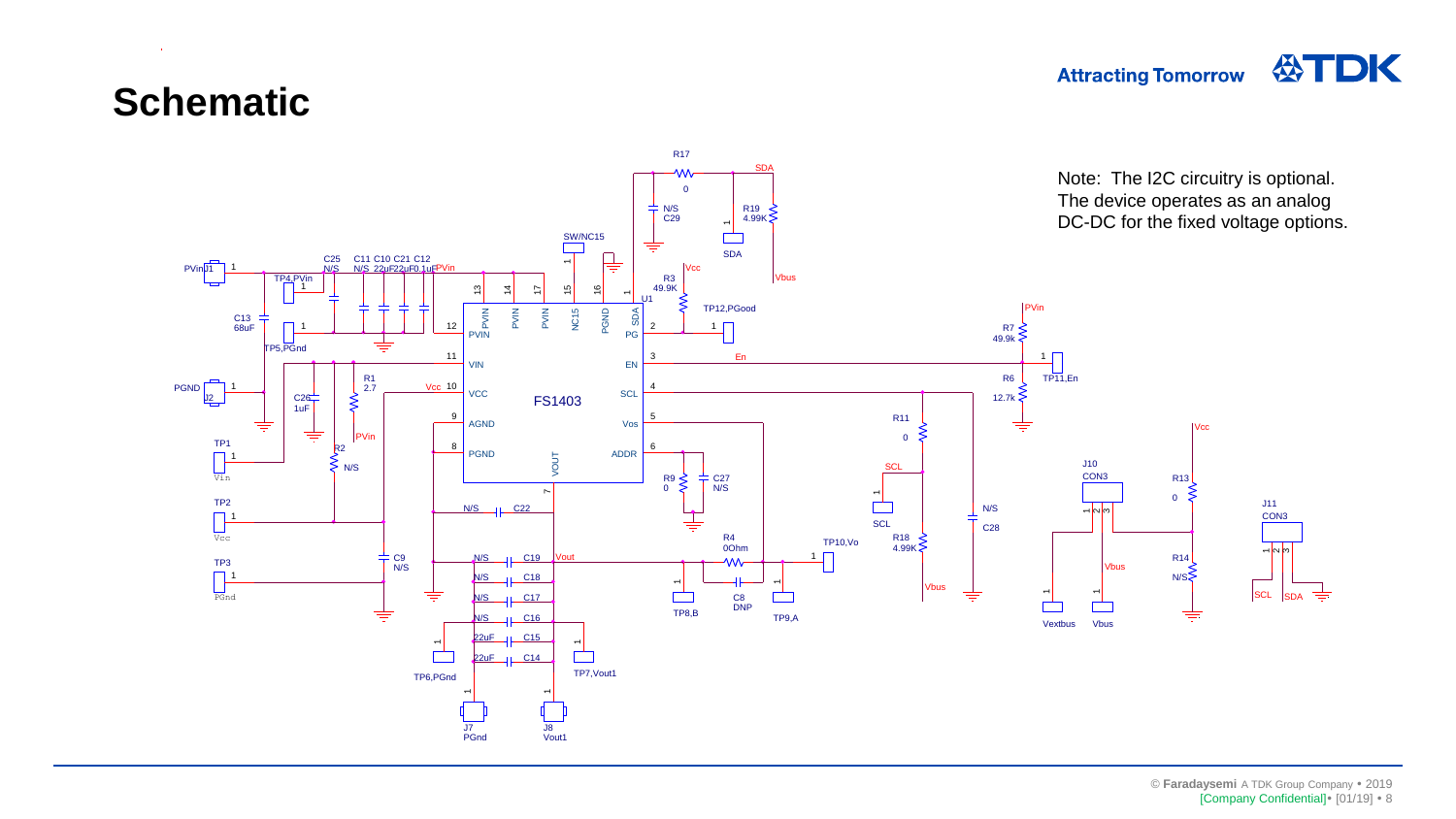#### **BOM**

| <b>Part reference</b>                      | <b>Qty</b>     | <b>Value</b> | <b>Description</b>        |
|--------------------------------------------|----------------|--------------|---------------------------|
| <b>FS1403 POL</b>                          | $\mathbf{1}$   |              | Main IC                   |
| C13                                        | $\mathbf{1}$   | 68uF         | 25V                       |
| C14, C15                                   | $\overline{2}$ | 22uF         | 0805, 6.3V, X5R           |
| C12                                        | $\mathbf{1}$   | $0.1$ uF     | 0402, 16V, X7R            |
| C10, C21                                   | 2              | 22uF         | 0805, 16V, X5R            |
| R4, R13                                    | $\overline{2}$ | 0 Ohm        | 10%, 1/8W, 0805 case size |
| R1                                         | $\mathbf{1}$   | 2.7 Ohm      | 10%, 1/8W, 0805 case size |
| R3, R7                                     | $\overline{2}$ | 49.9K        | 10%, 1/8W, 0805 case size |
| C <sub>26</sub>                            | $\mathbf{1}$   | 1uF          | 0603,25V, X5R             |
| R18,R19                                    | 2              | 4.99K        | 0402 case size            |
| <b>R6</b>                                  | $\mathbf{1}$   | 12.7K        | 10%, 1/8W, 0805 case size |
| R9, R11, R17                               | 3              | 0 Ohm        | 0402 case size            |
|                                            |                |              |                           |
| TP1-TP12, Sw/NC15, Vbus, Vextbus, SCL, SDA | 17             |              | <b>Test Point</b>         |
| J <sub>1</sub>                             | $\mathbf{1}$   | <b>RED</b>   | <b>Banana Connector</b>   |
| J2,J7                                      | $\overline{2}$ | <b>Black</b> | <b>Banana Connector</b>   |
| ${\sf J}8$                                 | $\mathbf{1}$   | Green        | <b>Banana Connector</b>   |
| J10, J11                                   | $\overline{2}$ |              | 3 pin header              |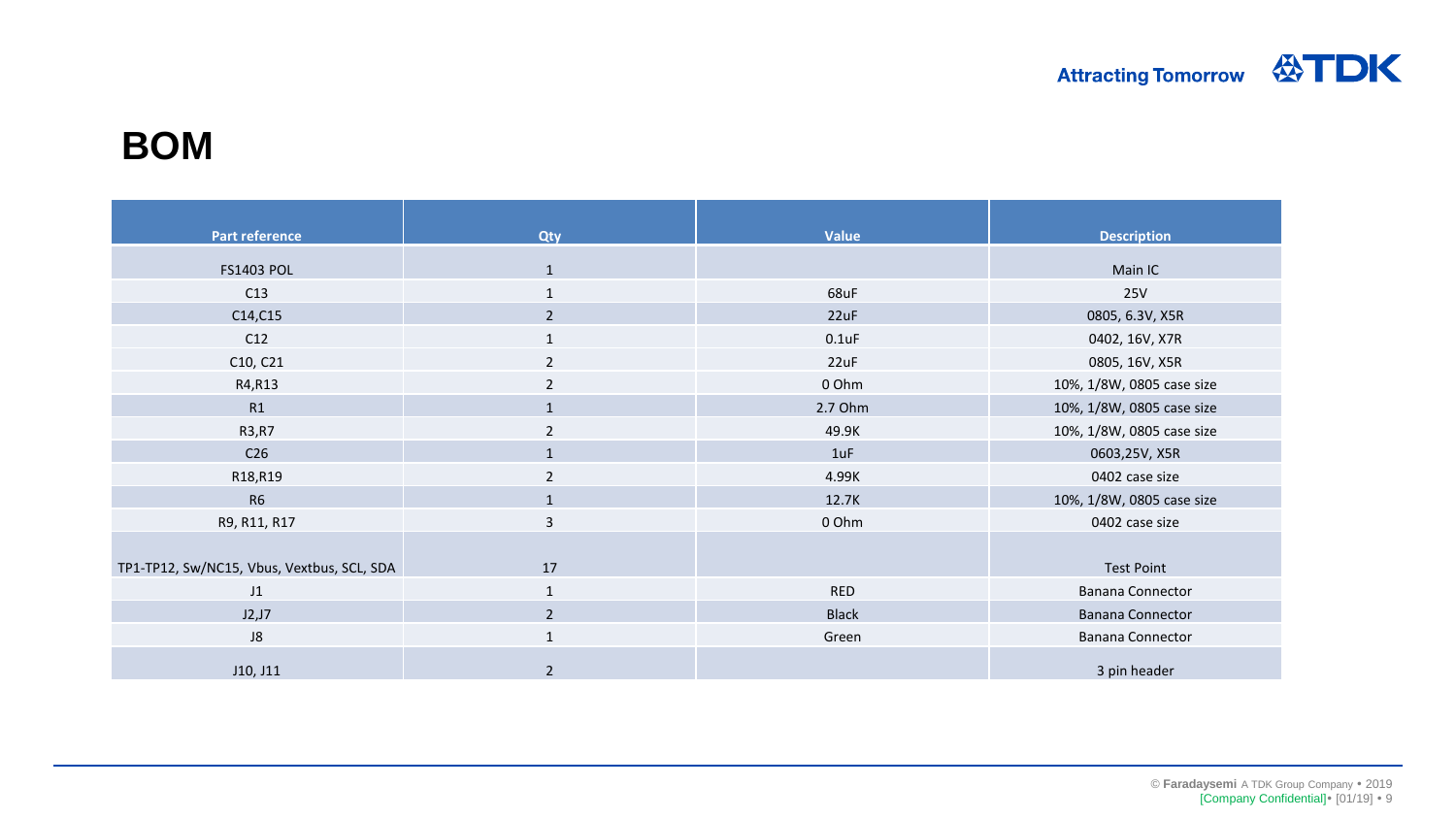VOUT

#### **Typical Operating Waveforms**

**PVin=12.0V, Vo=3.3V, Io=0-3A, Room Temperature, no airflow**



 $-177.001$ 1.4.792 ma **WANTED** 

171 mil. Von 200.00 mil.<br>1808 V. Avril 1.01 kWv.

**Start Up @ 0A Ch 1: Vin Ch2: Vo Ch3: PGood Ch4: Vcc, Ch 5: En**

**Start Up @ 3A Ch 1: Vin Ch2: Vo Ch3: PGood Ch4: Vcc, Ch 5: En**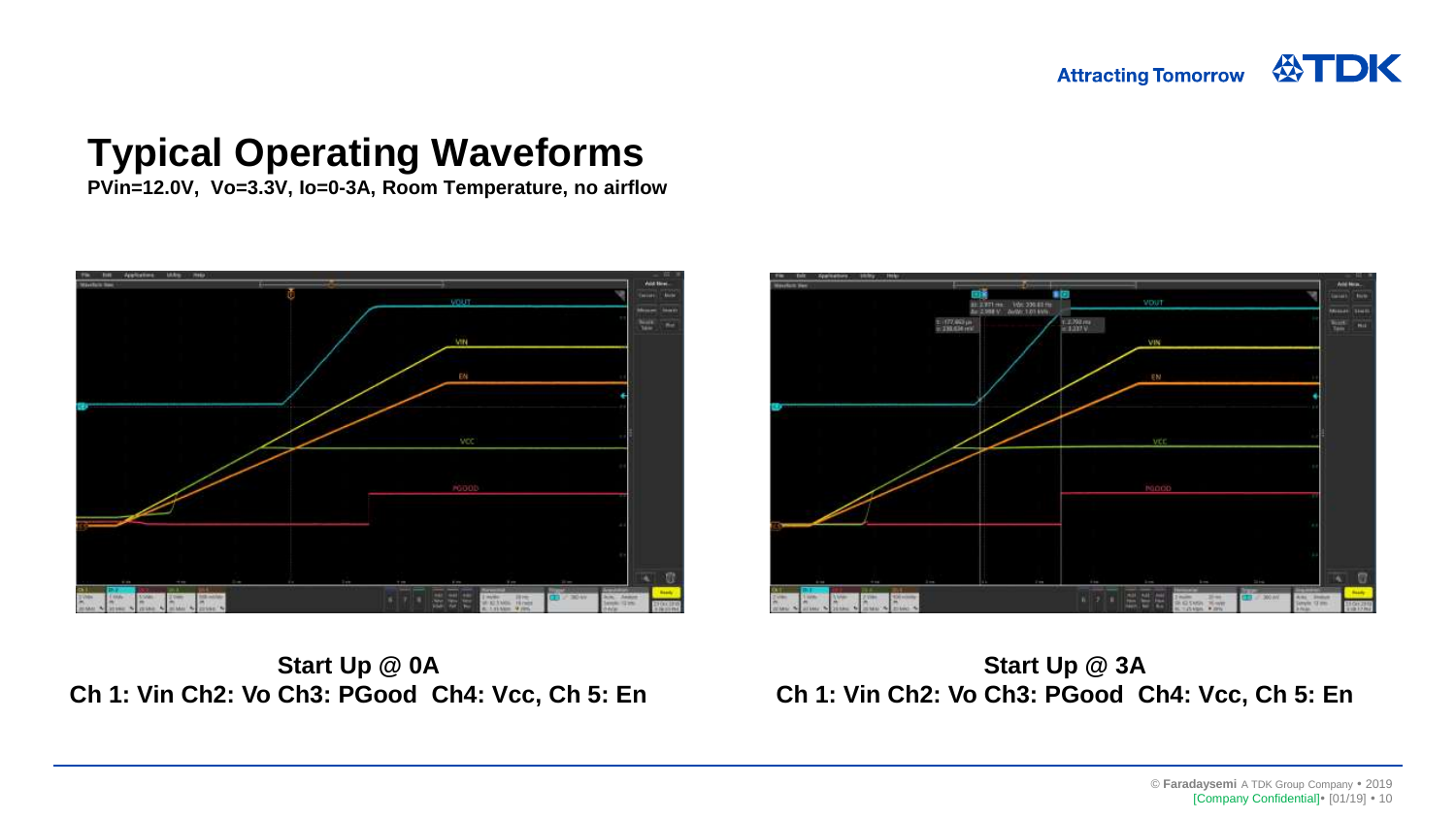公TDK **Attracting Tomorrow** 

#### **Typical Operating Waveforms**

**PVin=12.0V, Vo=3.3V, Io=0-3A, Room Temperature, no airflow**





**Shutdown at 3A with Enable Ch 1: Vin Ch2: Vo Ch3: PGood Ch4: Vcc, Ch 5: En**

**Soft turn off @ 3A Ch 1: Vin Ch2: Vo Ch3: PGood Ch4: Vcc, Ch 5: En**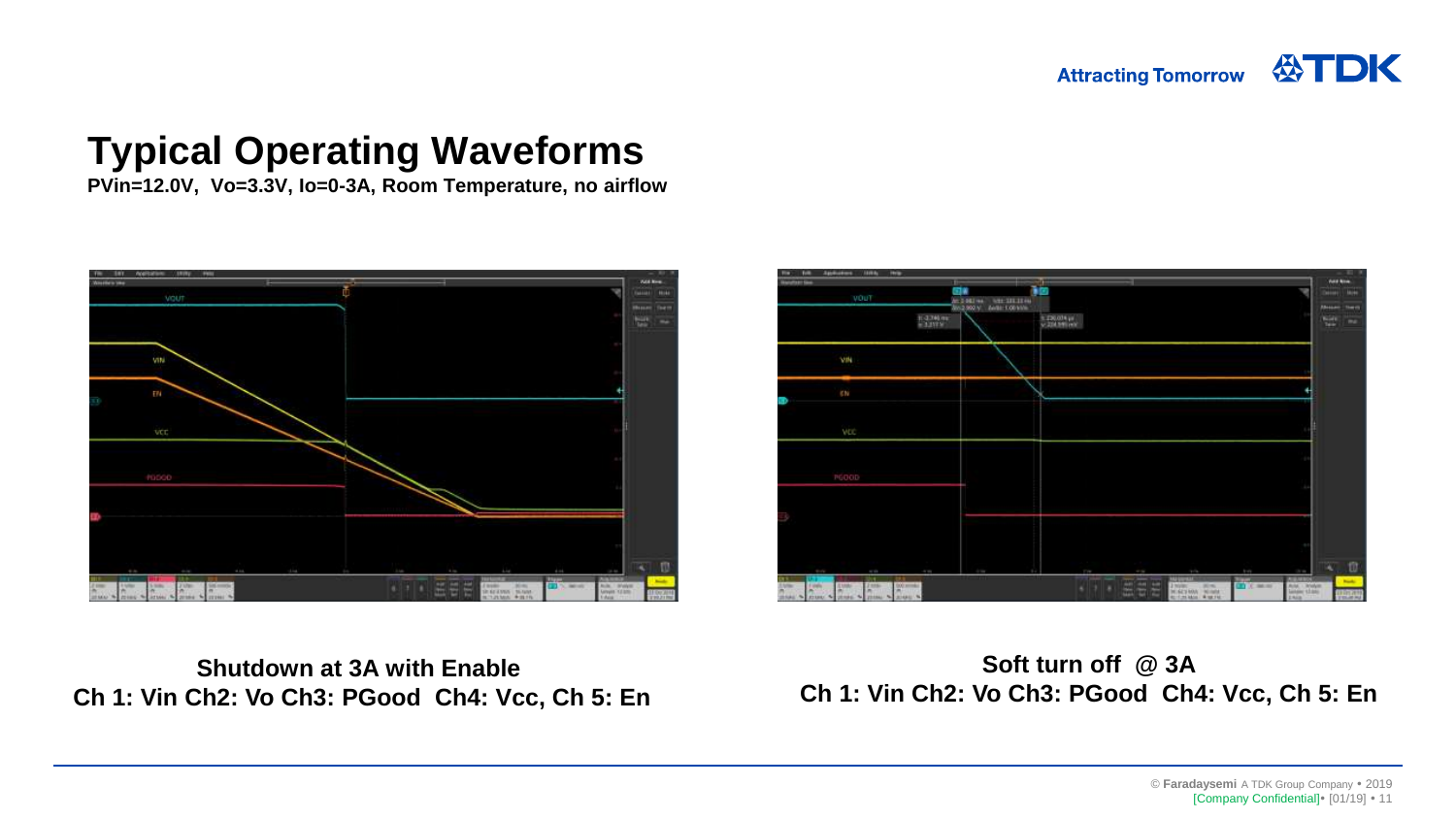公TDK **Attracting Tomorrow** 

#### **Typical Operating Waveforms**

**PVin=12.0V, Vo=3.3V, Io=0-3A, Room Temperature, no airflow**



**Startup into prebias Ch 1: PVin Ch2: Vo Ch3: PGood Ch4: Vcc, Ch 5: En**



**Over Current Protection and Auto Recover to 3A Ch 1: PVin Ch2: Vo Ch3: PGood Ch4: Vcc, Ch 5: En**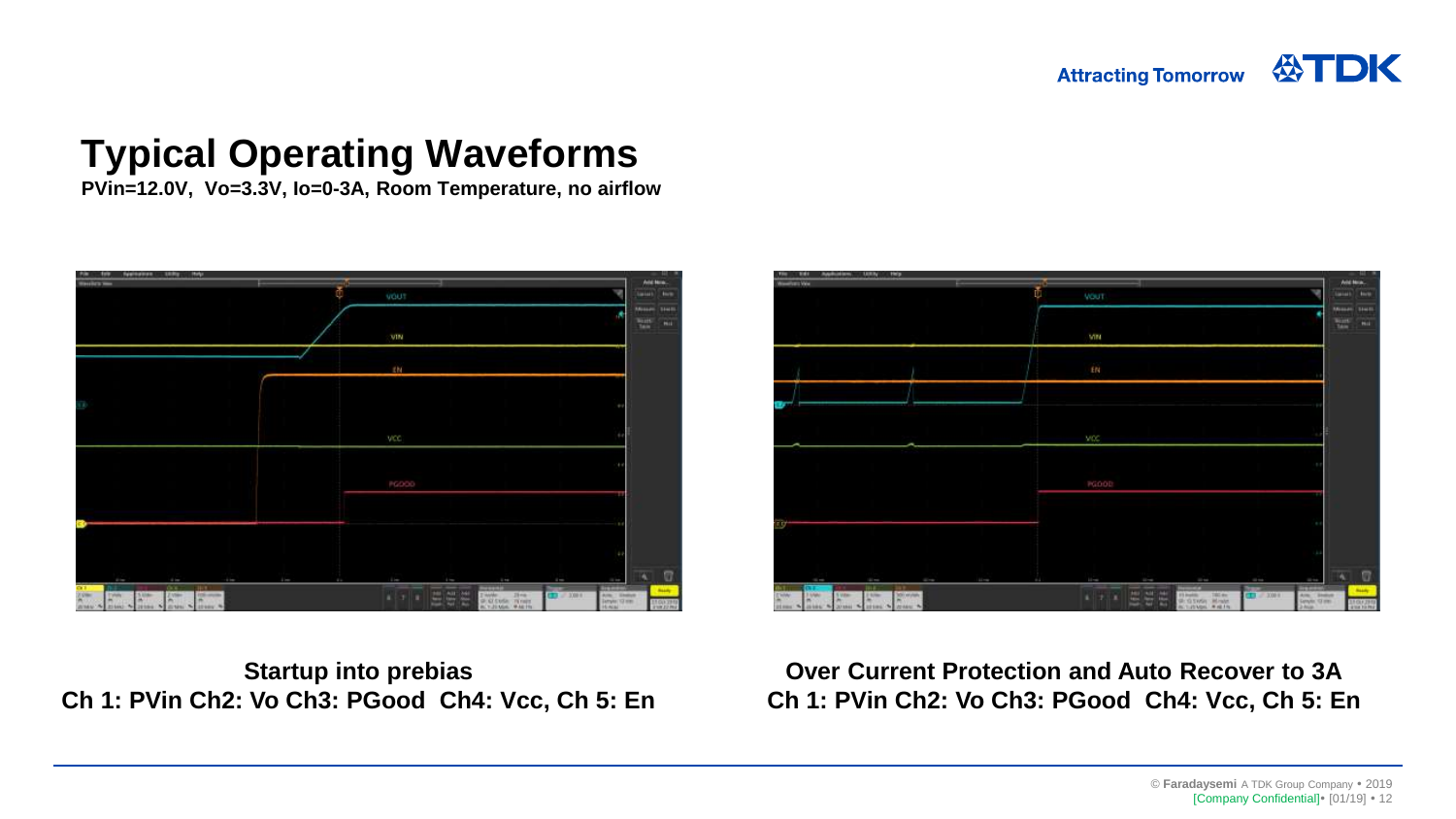**PVin=12.0V, Vo=3.3V, Io=0-3A, Room Temperature, no airflow**





**SW@0A Ch 2: SW**

**SW@3A Ch 2: SW**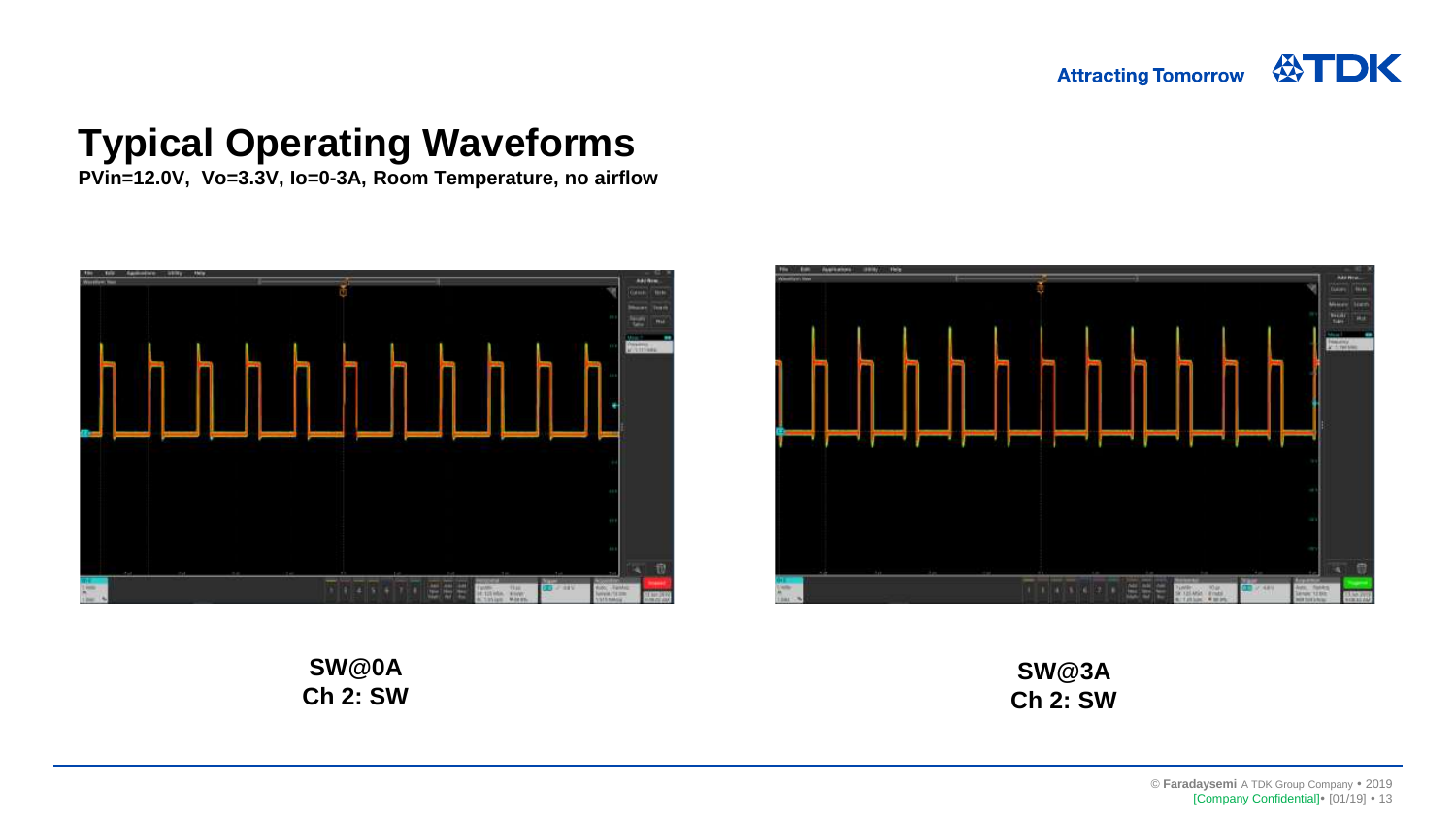**PVin=12.0V, Vo=3.3V, Io=0-3A, Room Temperature, no airflow**





**Vo ripple 21 mV @ 0 A Ch 2: Vo Ch 6: Io**

**Vo ripple 21 mV @ 3 A Ch 2: Vo Ch 6: Io**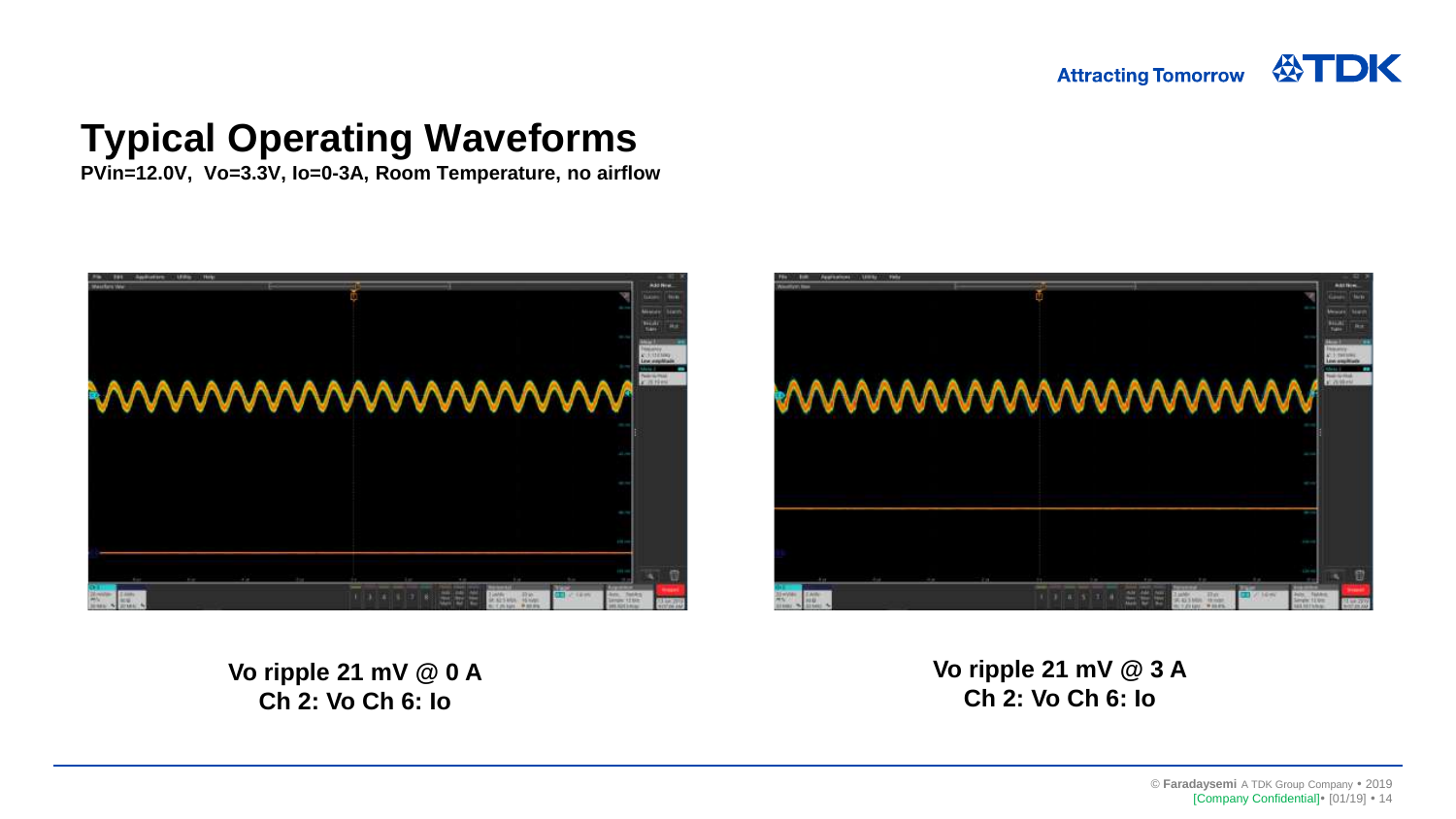**PVin=12.0V, Vo=3.3V, Io=0-3A, Room Temperature, no airflow**



**Load transient 0A-3A Ch 2: Vo Ch 6: Io** 

Vo (p-p)=53mV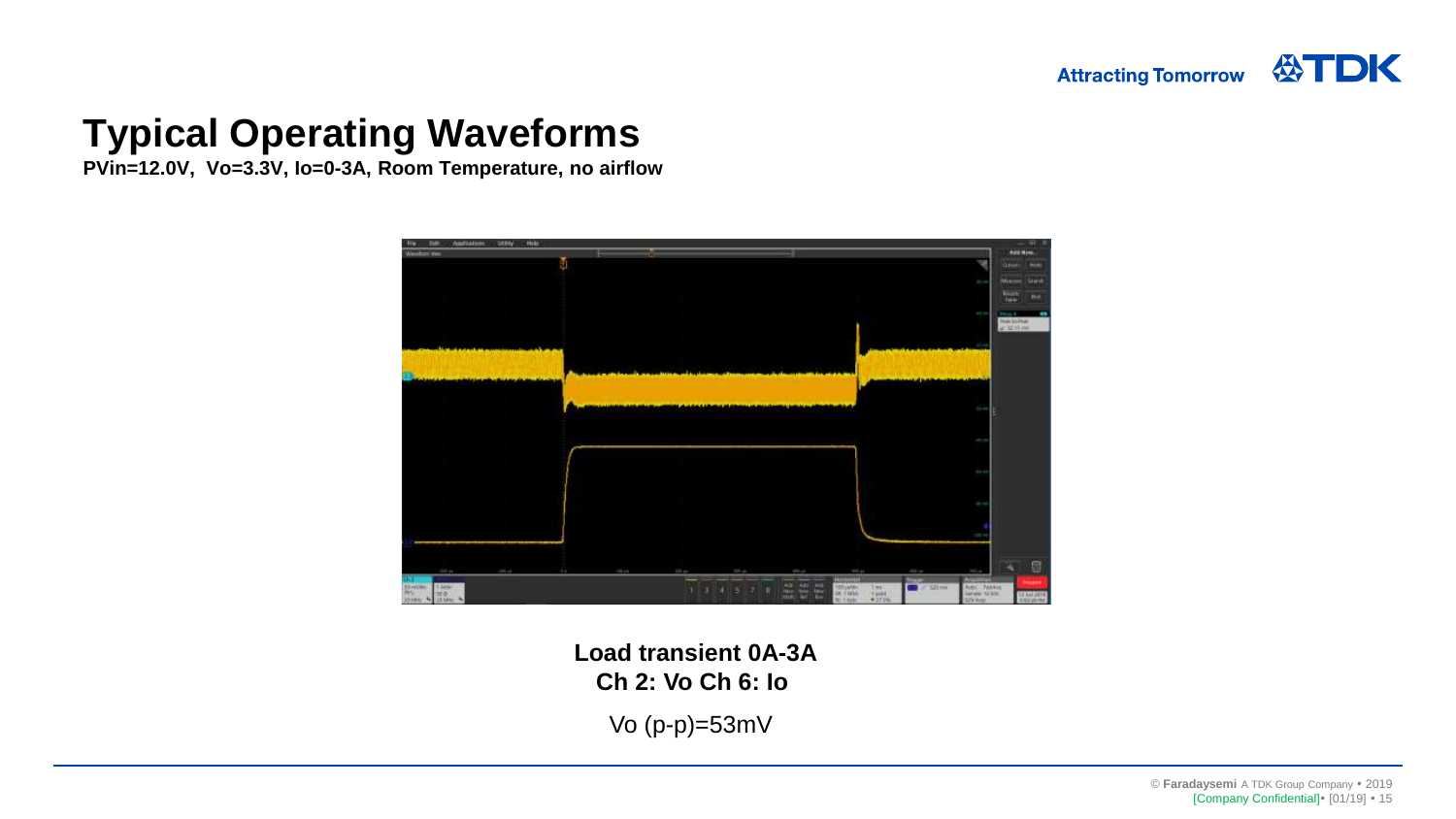公TDK **Attracting Tomorrow** 

#### **Typical Operating Waveforms**

**PVin=12.0V, Vo=3.3V, Io=0-3A, Room Temperature, no airflow**



Efficiency **Power Loss**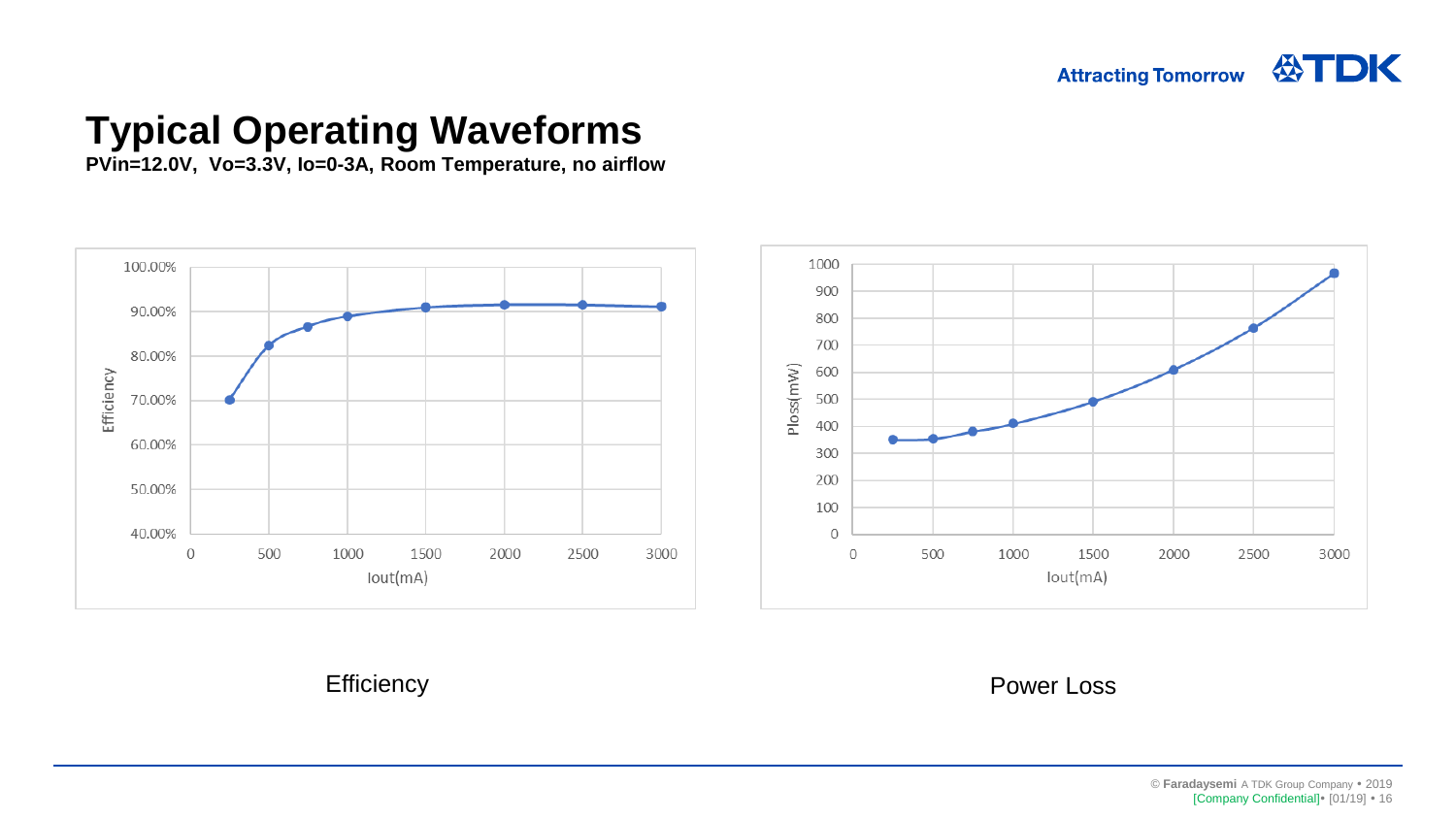**PVin=12.0V, Vo=3.3V, Io=0-3A, Room Temperature, no airflow**



**Io=3A 610C**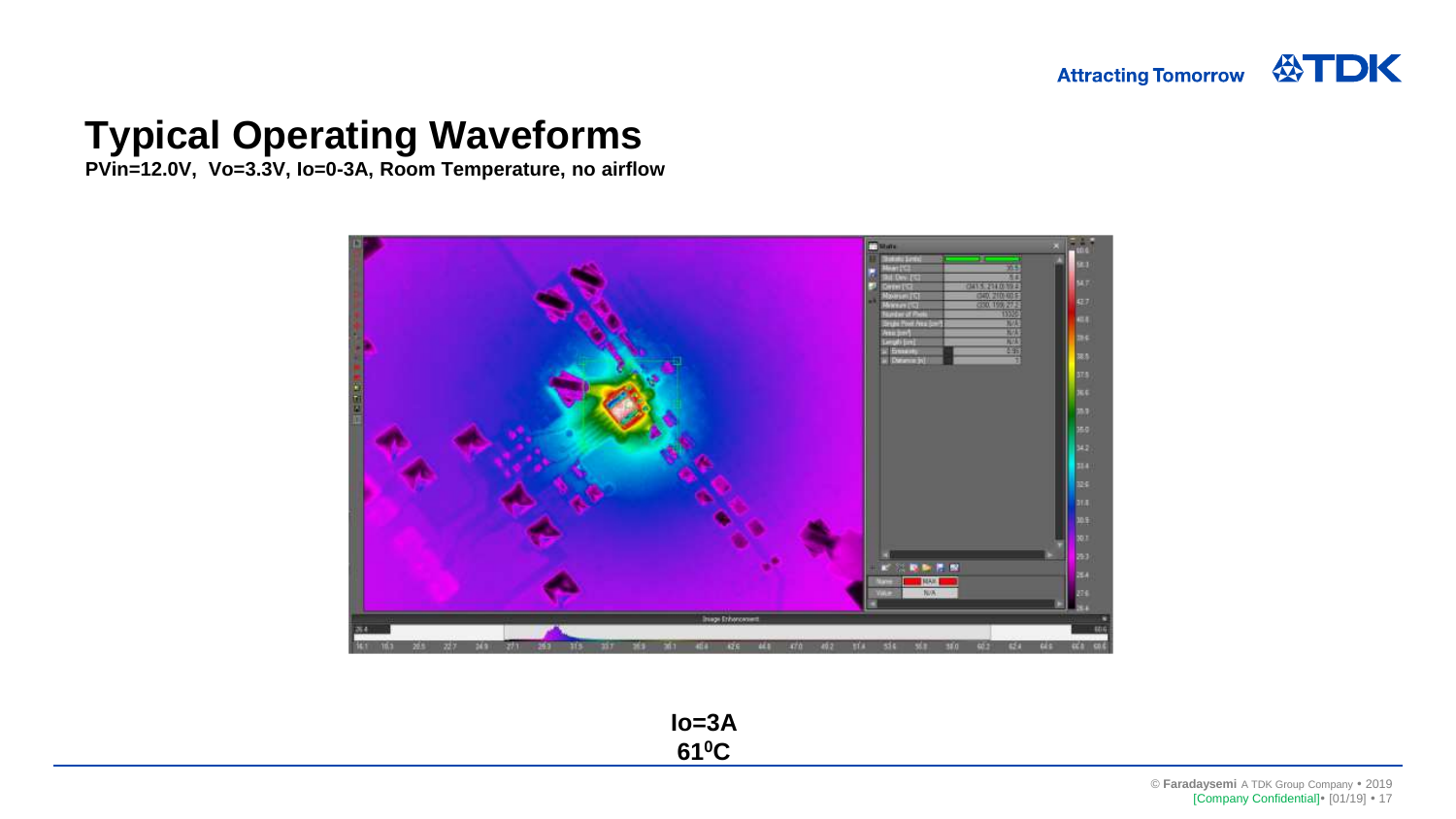**PVin=12.0V, Vo=3.3V, Io=0-3A, Room Temperature, no airflow**



**Io=0A-3A Load Regulation**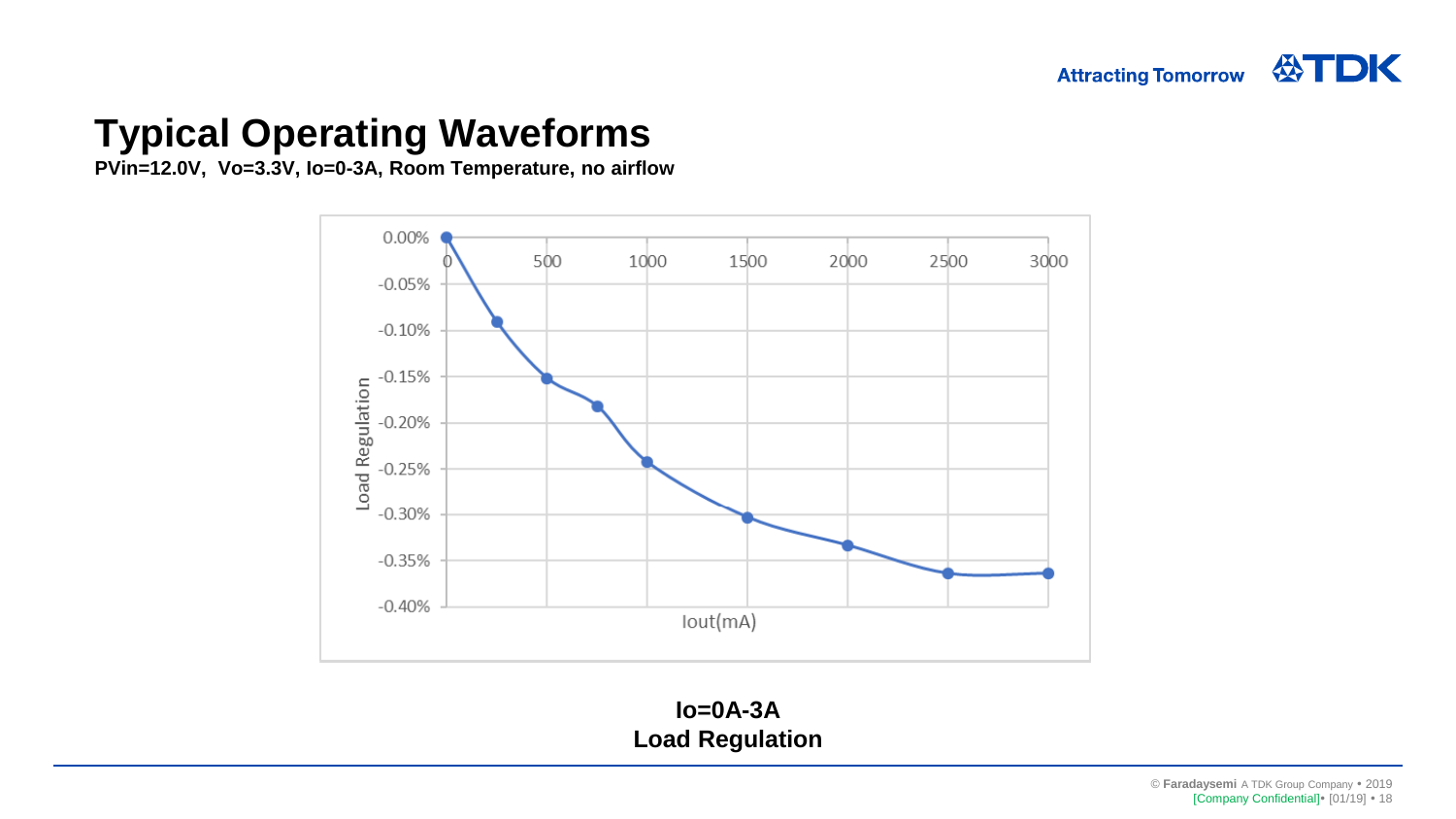#### **Disclaimer**

#### IMPORTANT NOTICE AND DISCLAIMER

TDK PROVIDES THIS POWER DESIGN USER GUIDE ("Resources") "AS IS" AND WITH ALL FAULTS, AND DISCLAIMS. ALL WARRANTIES, EXPRESS AND IMPLIED, INCLUDING WITHOUT LIMITATION ANY IMPLIED WARRANTIES OF MERCHANTABILITY, FITNESS FOR A PARTICULAR PURPOSE OR NON-INFRINGEMENT OF THIRD PARTY INTELLECTUAL PROPERTY RIGHTS.

These Resources are intended for skilled developers designing with TDK products. You are solely responsible for (1) selecting the appropriate TDK products for your application, (2) designing, validating and testing your application, (3) ensuring your application meets applicable standards, and any other safety, security, or other requirements, and (4) ensuring your application complies with all applicable laws and regulations. These Resources are subject to change without notice and TDK assumes no responsibility for any notices or lack thereof. TDK grants you permission to use these Resources solely for development of an application that uses the TDK products described in the Resource.

This permission may be revoked at any time by TDK or any of its affiliates. Your use of these Resources shall be in compliance with all applicable laws and regulations including applicable export/import controls. Reproduction and display of these Resources is prohibited. No license is granted to any other TDK intellectual property right or to any third party intellectual property right. TDK disclaims responsibility for, and you agree to fully indemnify TDK, its affiliates and its representatives against, any claims, damages, costs, losses, and liabilities arising out of your use of these Resources.